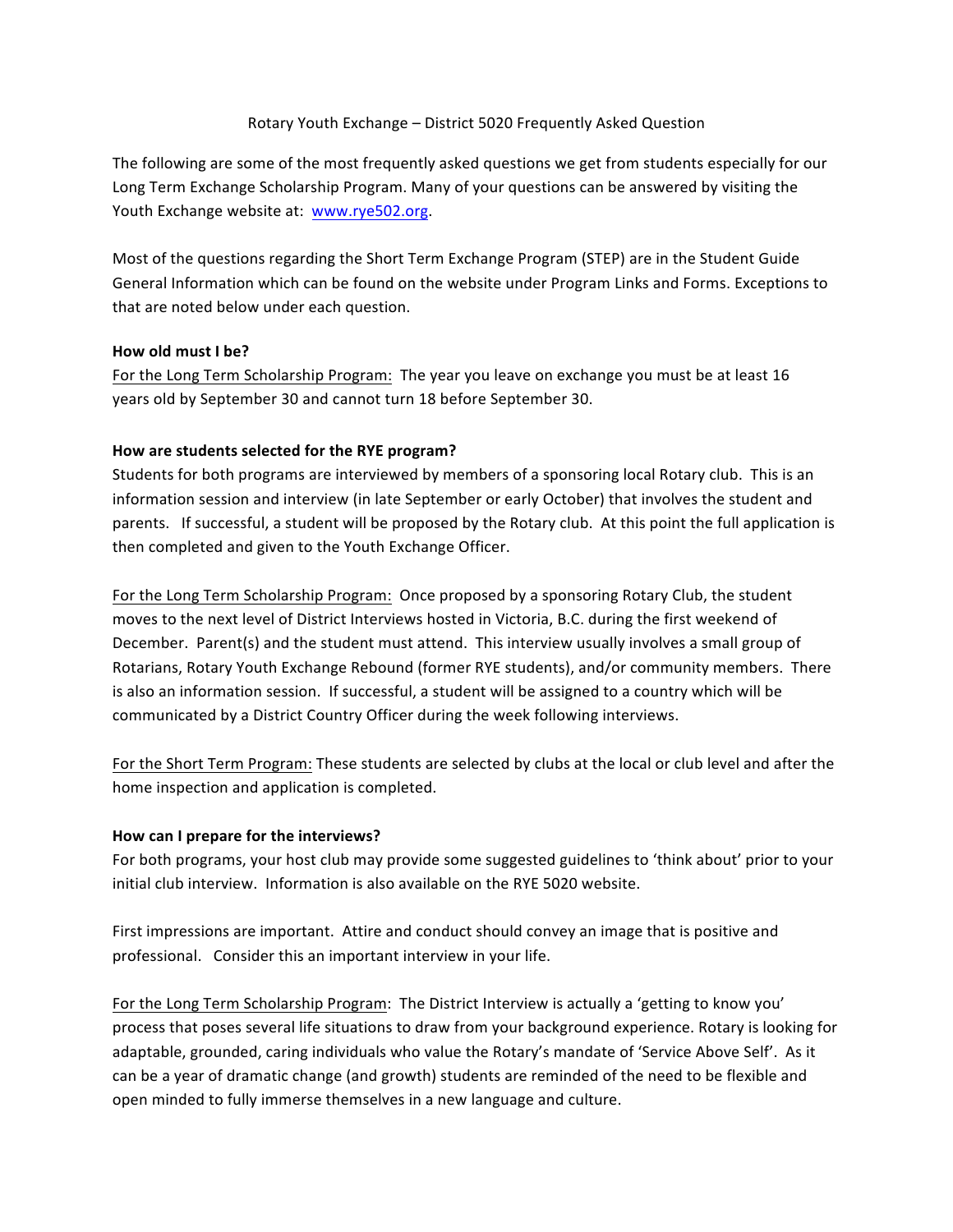#### **What are the costs and who pays for this?**

For the Long Term Scholarship Program: Costs will vary depending upon the country that you are placed in (aka Host Country) Hosting Rotary Clubs are responsible for school tuition, accommodation and food, and a modest monthly allowance (generally around \$100/month).

Families are responsible for insurance, airfare, passport, Outbound Fee, visa and other incidentals. An estimated \$7,000 and \$10,000 for the year. Families should anticipate 'reduced' costs while a student is away. Things like food, activity fees, car insurance, etc. will not be incurred while you are gone. It is important to note that after the December interviews families will be asked to forward a cheque/check in the amount of \$2,800 in the first week of January. This fee enables the District Committee to address routine costs including Outbound Student Insurance (as required), Outbound Orientation (typically in March), and basic regalia/supplies (business cards, patches, etc.) and Rebound Weekend (the summer you return). This is the only fee collected by the district.

Our district does have an endowment fund available for the long term program only. To learn more about this please visit: www.leebelas.com

# How is country placement determined?

For the Long Term Scholarship Program: Students complete a Country Choice form and submit with the application. All the potential countries we exchange with are listed on this form. Following the December Interviews the District YE Committee meets to review feedback from the interviews. This feedback along with the preferences of the students helps in the placement process. In most instances we have one placement per country. Once placements have been made, the appropriate Country Officer will contact the student to determine whether he/she will accept the placement. Students are only placed in pre-arranged countries determined by our country partnerships.

# **What if a student chooses not to accept the placement?**

For the Long Term Scholarship Program: Students are accepted to the Rotary Youth Exchange program, not to a placement in a specific country. We recognize that some students may not receive the choice they would most like. Efforts are certainly made to place a student in one of the countries indicated on the 'Country Choice Form'. However, if a student chooses not to participate in the program based upon the country placement offered, they are declining to participate in the program and another student who participated in the interviews will be offered that country instead. There is no negotiating your country placement once the committee has made an assignment.

#### When will I know which community and Rotary club is sponsoring me?

For the Long Term Scholarship Program: This varies from country to country. Generally does not occur before April and may be as late as June. Applications are forwarded to the hosting district in each country partner. Once all relevant documents are completed, they will be returned to the Country Officer who in turn forwards them to the student. It is at this point that the student will have the needed documentation to apply for a travel visa.